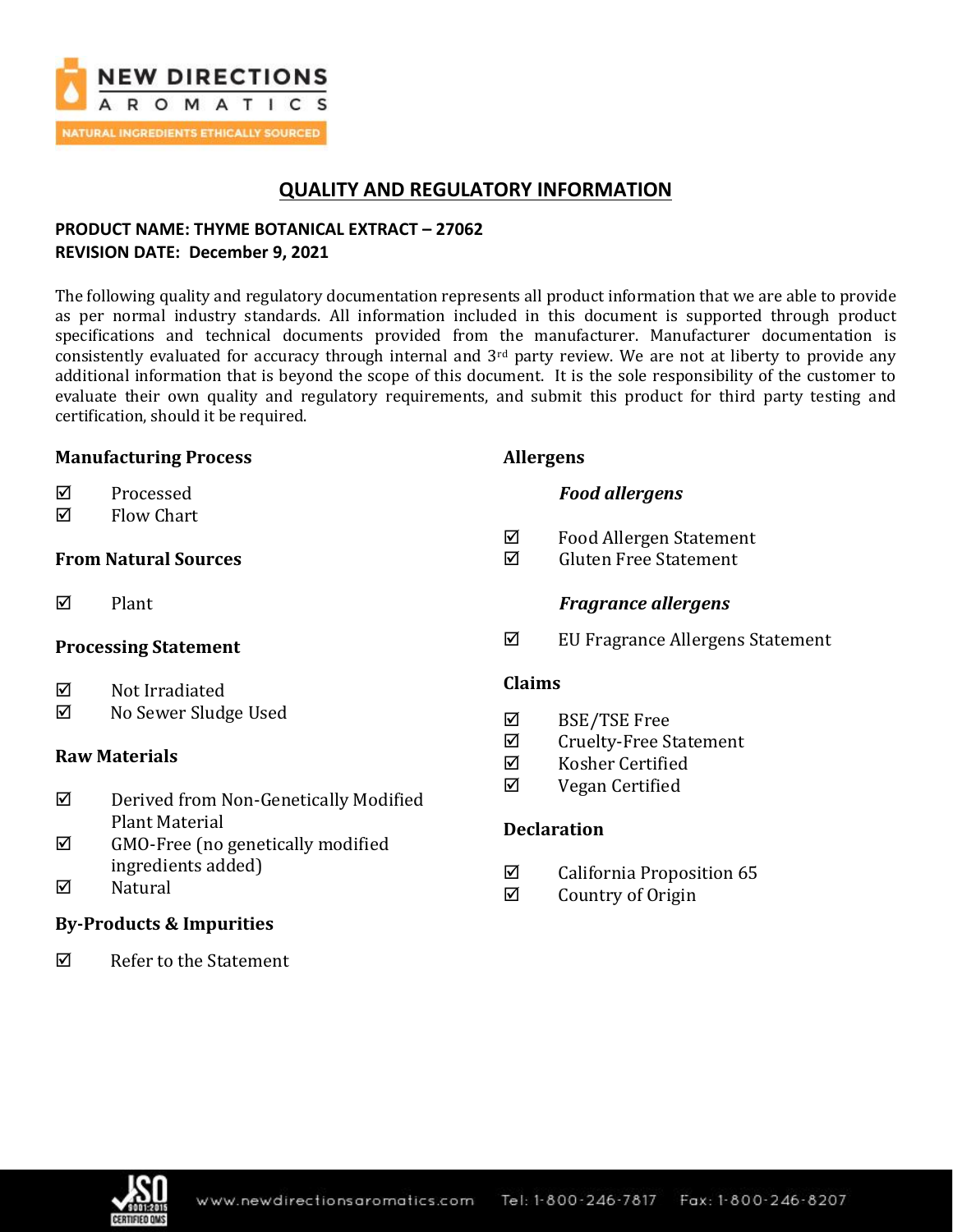

## **FLOW CHART**

### **PRODUCT NAME: THYME BOTANICAL EXTRACT – 27062**



#### **Disclaimer & Caution:**

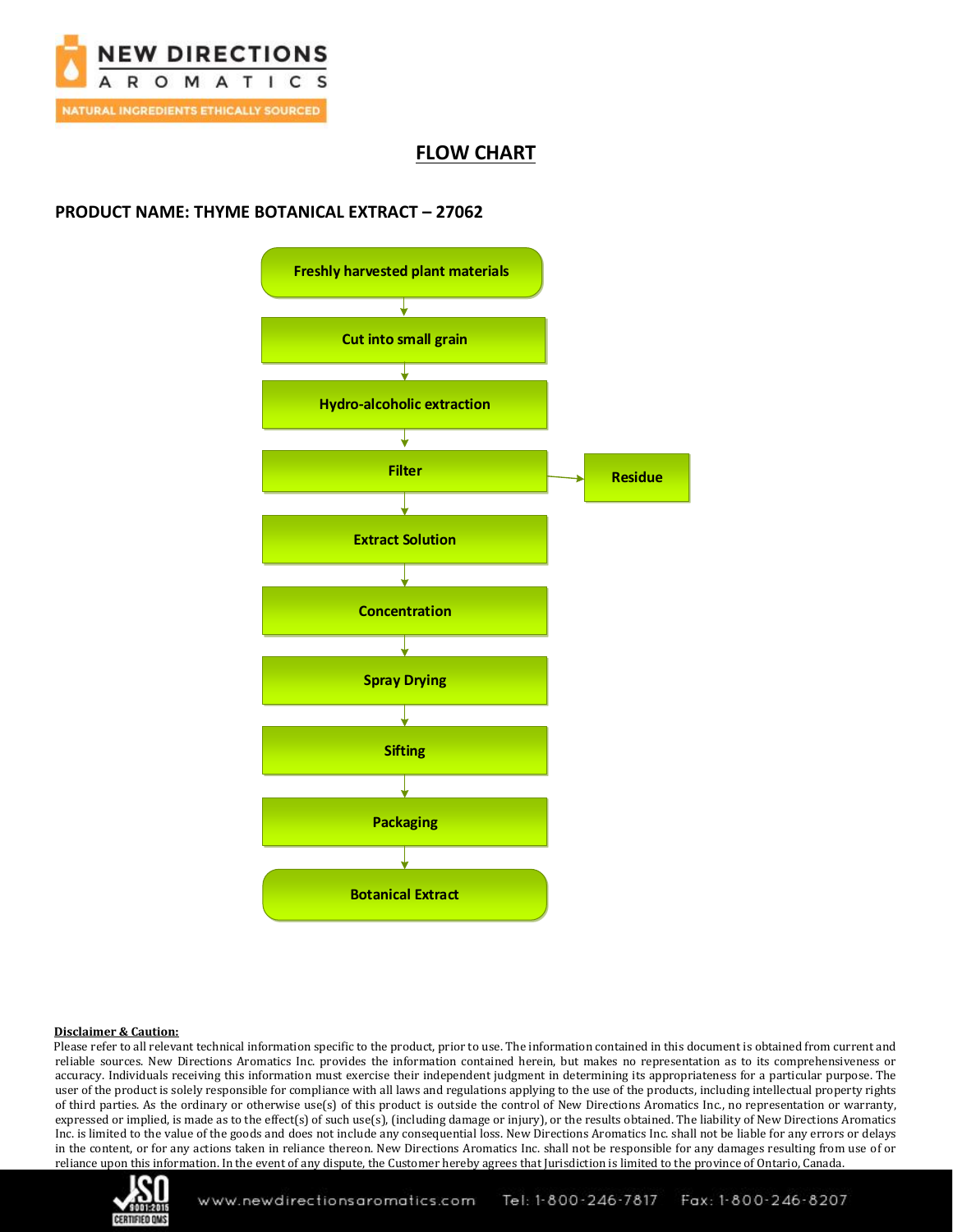

# **IRRADIATION FREE STATEMENT**

### **PRODUCT NAME: THYME BOTANICAL EXTRACT – 27062**

We hereby declare that, to the best of our knowledge, this product has not been irradiated and does not contain any ingredient that has gone through any irradiation.

#### **Disclaimer & Caution:**

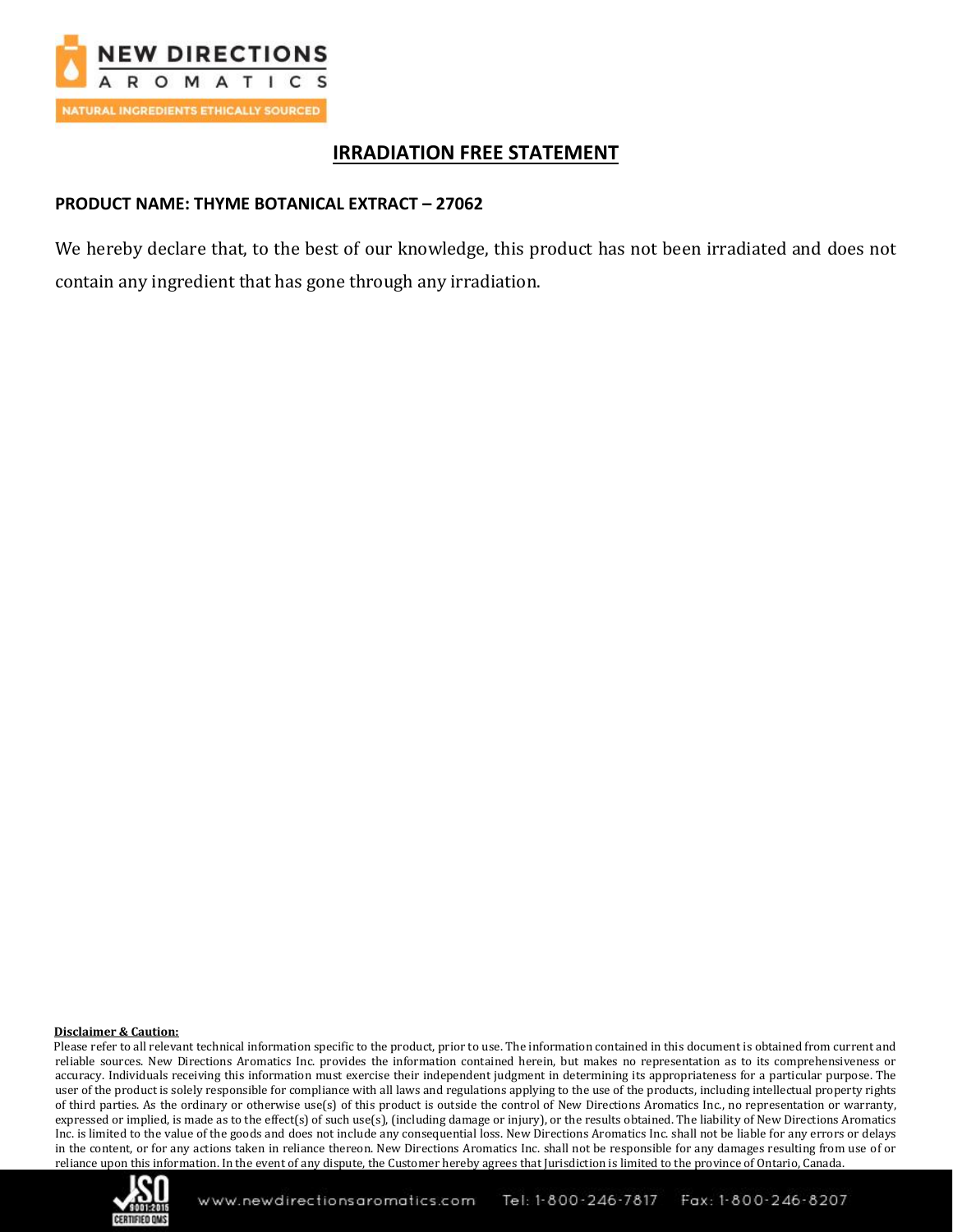

# **SEWER SLUDGE FREE STATEMENT**

### **PRODUCT NAME: THYME BOTANICAL EXTRACT – 27062**

We hereby declare that, to the best of our knowledge, this product was not produced from and does not contain sewer sludge.

#### **Disclaimer & Caution:**

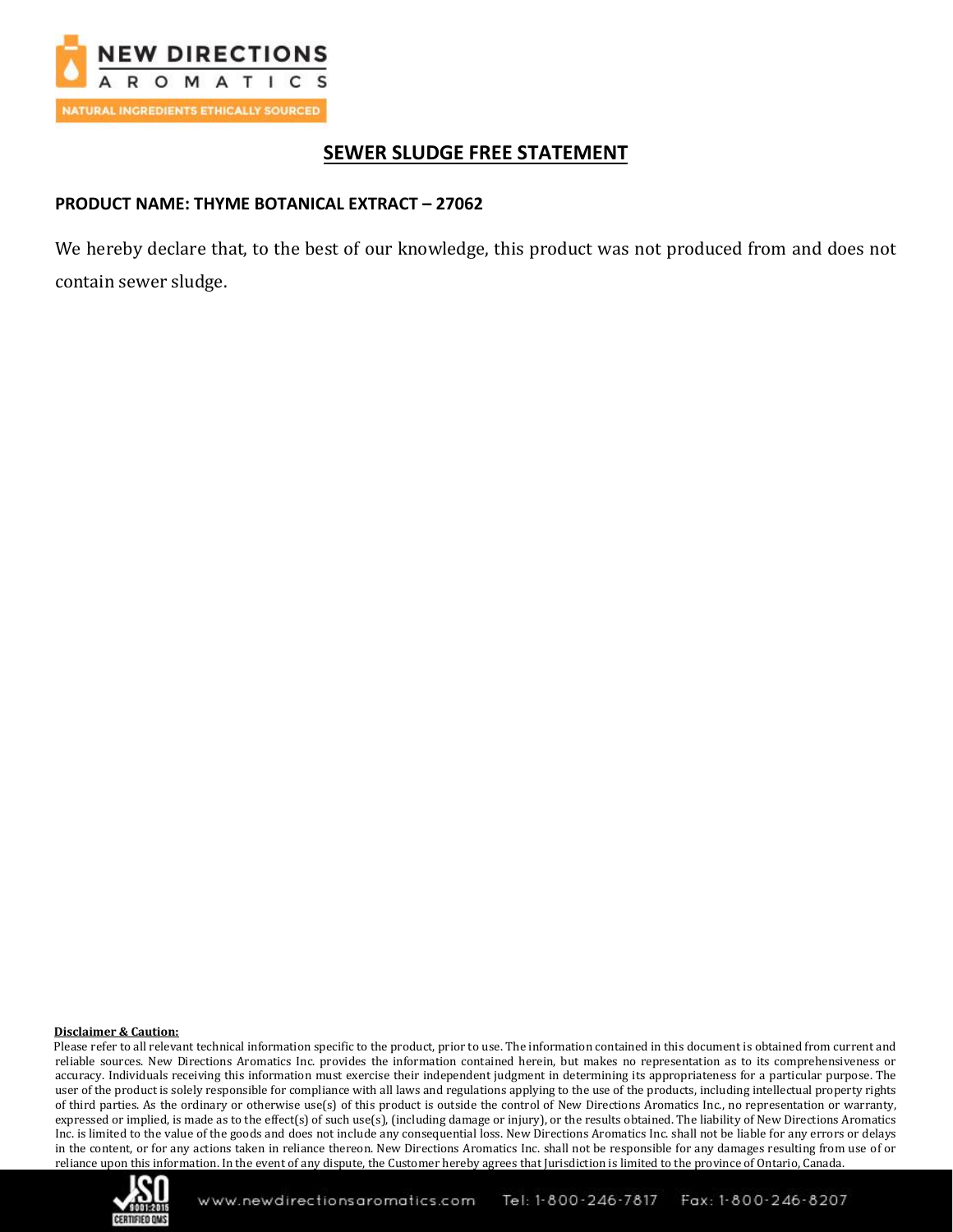

# **GMO STATEMENT**

### **PRODUCT NAME: THYME BOTANICAL EXTRACT – 27062**

We hereby declare that, to the best of our knowledge, this product was not produced from or with GMO plant material.

#### **Disclaimer & Caution:**

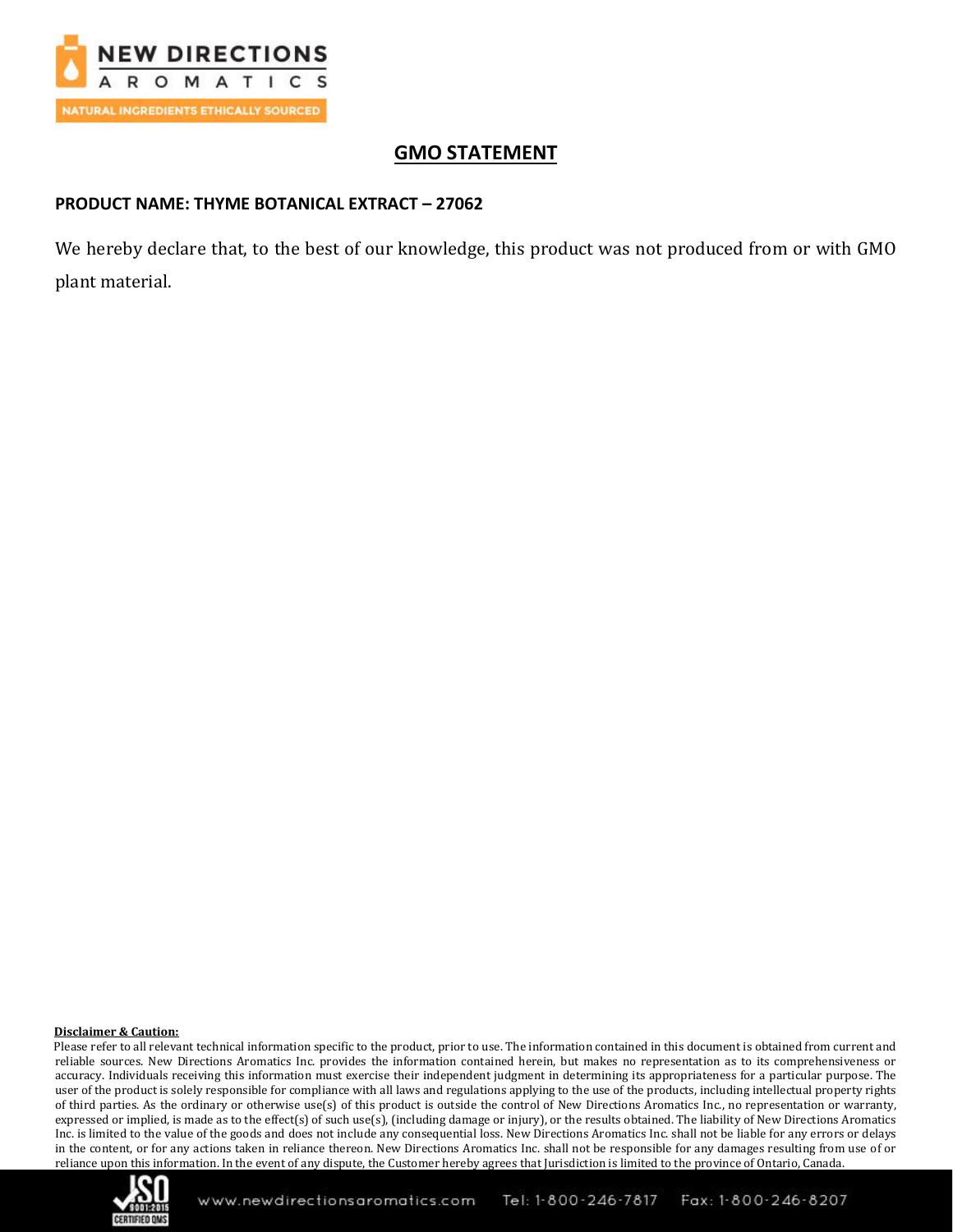

# **NATURAL STATEMENT**

### **PRODUCT NAME: THYME BOTANICAL EXTRACT – 27062**

We hereby declare that, to the best of our knowledge, this product is 100 % natural.

#### **Disclaimer & Caution:**

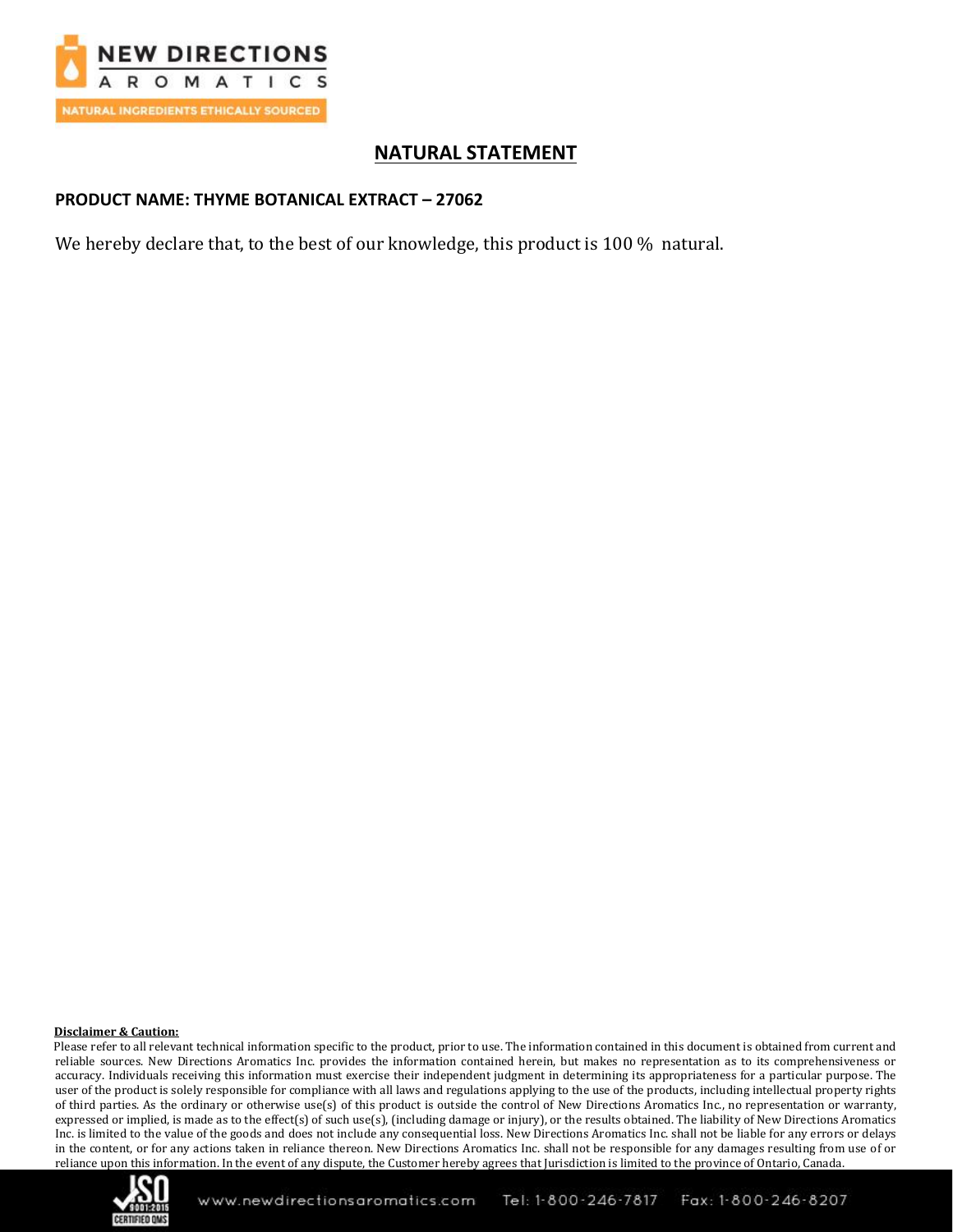

## **BY PRODUCTS & IMPURITIES STATEMENT**

### **PRODUCT NAME: THYME BOTANICAL EXTRACT – 27062**

We hereby declare that, to the best of our knowledge, this product does not contain and was not manufactured with any of the following substances:

- Parabens
- **Phthalates**
- Volatile Organic Compounds (VOC)
- Solvents and Residual Solvents

#### **Disclaimer & Caution:**

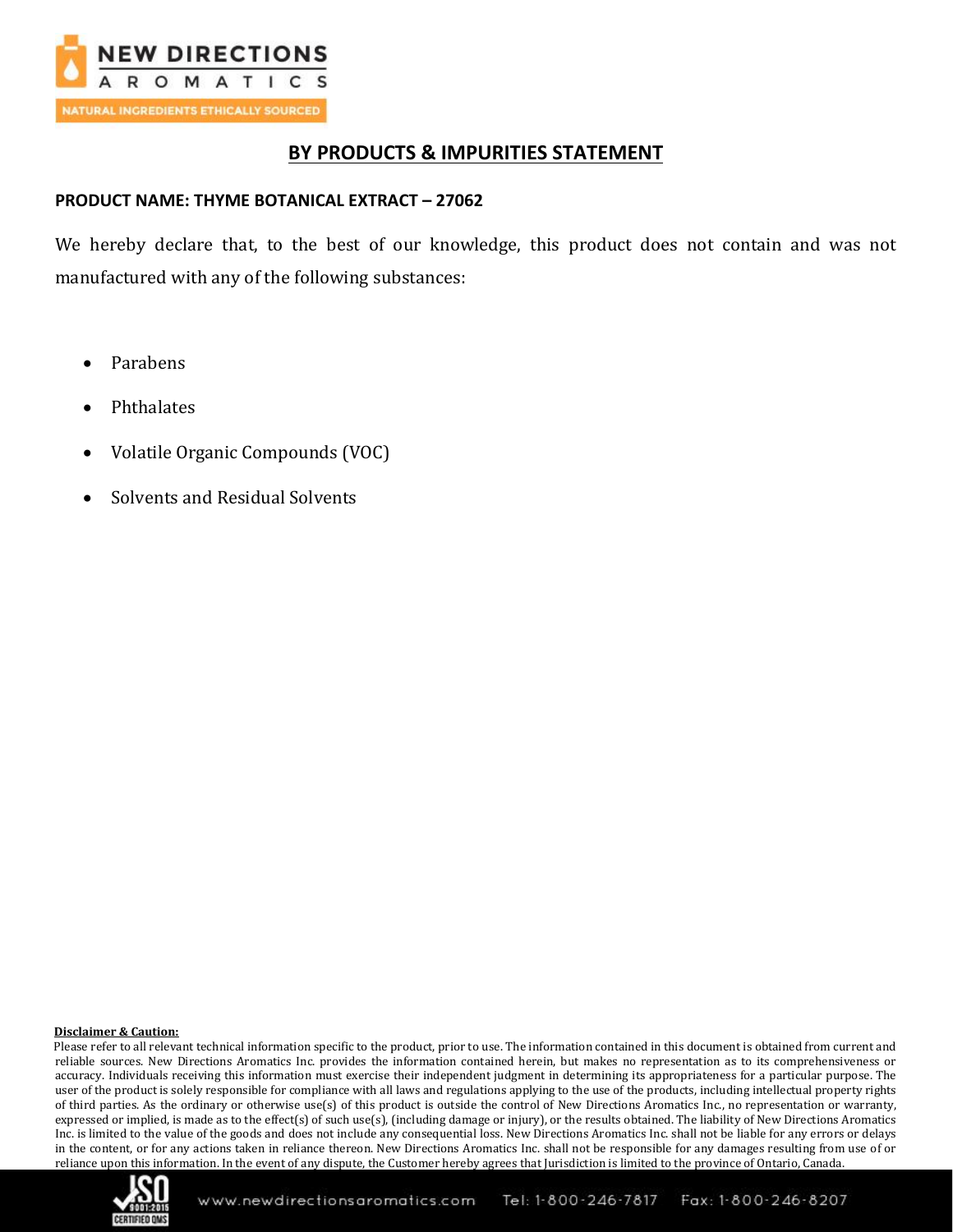

# **FOOD ALLERGEN INFORMATION**

### **PRODUCT NAME: THYME BOTANICAL EXTRACT – 27062**

| Component                                               | <b>Present in the product</b> |
|---------------------------------------------------------|-------------------------------|
| Peanuts (and/or derivatives,) e.g., protein oil         | N <sub>o</sub>                |
| Tree Nuts (and/or derivatives)                          | N <sub>0</sub>                |
| Seeds (Mustard, Sesame) (and/or derivatives)            | N <sub>o</sub>                |
| Wheat, Barley, Rye, Oats, Spelt, Kamut or their hybrids | No                            |
| Gluten                                                  | N <sub>o</sub>                |
| Soybeans (and/or derivatives)                           | No                            |
| Dairy (including lactose) or Eggs                       | No                            |
| Fish or their products                                  | No                            |
| Shellfish or their products                             | No                            |
| Celery (and/or derivatives)                             | N <sub>o</sub>                |
| Lupin (and/or derivatives)                              | No                            |
| Sulphites (and derivatives) (added or $\geq 10$ ppm)    | No                            |

#### **Disclaimer & Caution:**

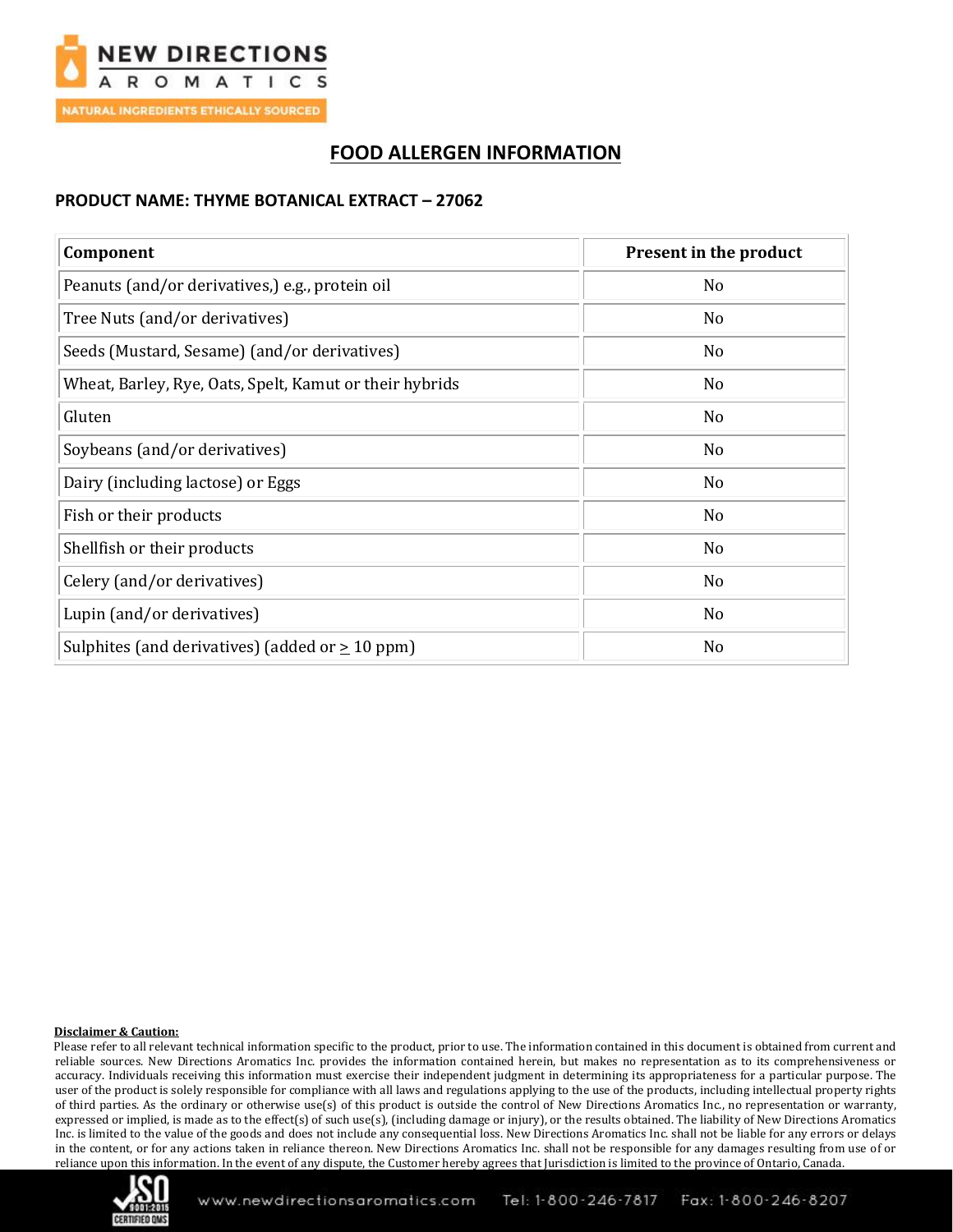

## **GLUTEN FREE STATEMENT**

#### **PRODUCT NAME: THYME BOTANICAL EXTRACT – 27062**

We hereby declare that, to the best of our knowledge, this product is gluten-free and was not manufactured with any ingredients containing gluten.

#### **Disclaimer & Caution:**

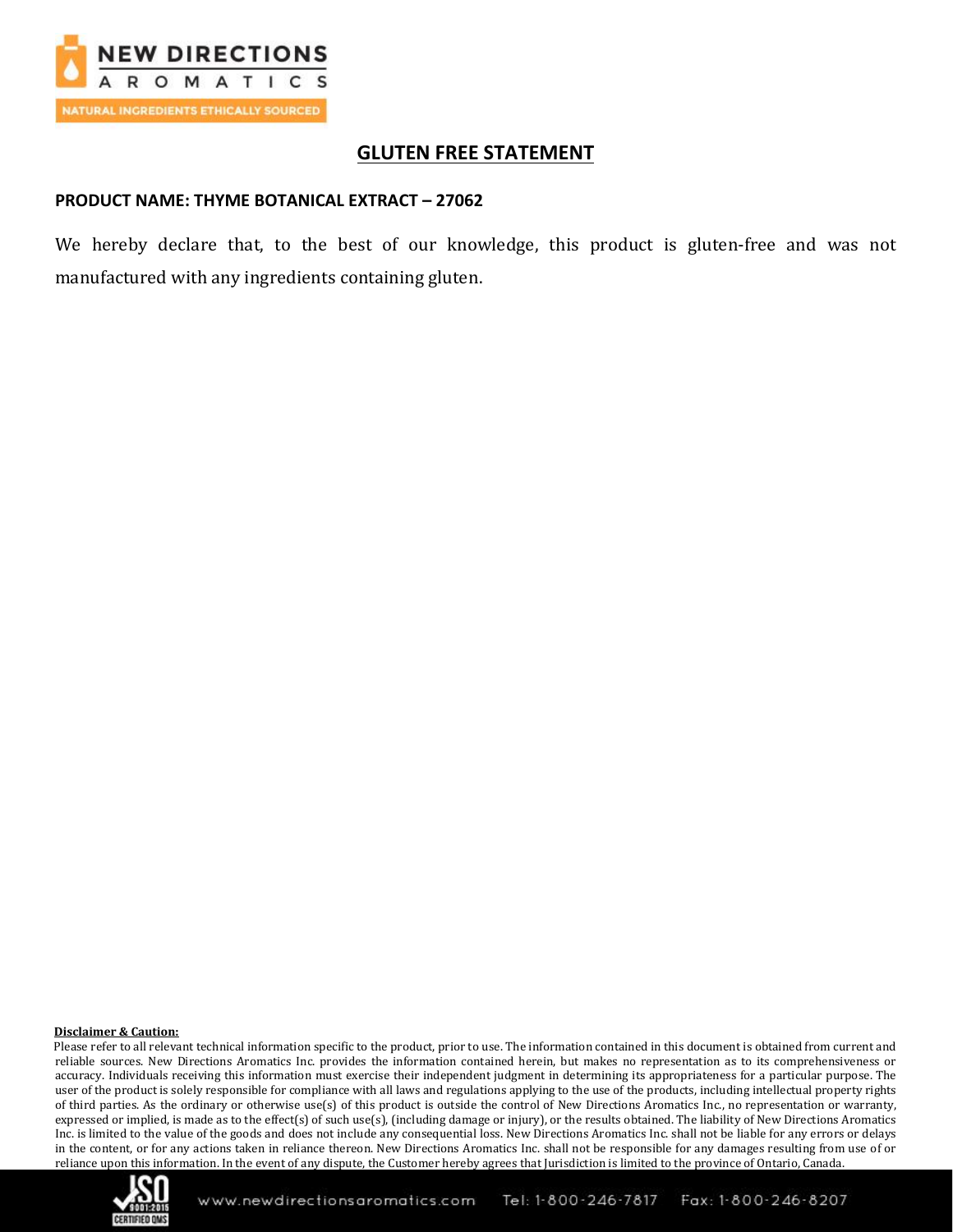

## **EU FRAGRANCE ALLERGENS STATEMENT**

### **PRODUCT NAME: THYME BOTANICAL EXTRACT – 27062**

We hereby declare that, to the best of our knowledge, based on processing information and raw materials used, Fragrance Allergens listed in the EU Regulation 1223/2009 Annex III, N0 67-92 are not likely to be present.

#### **Disclaimer & Caution:**

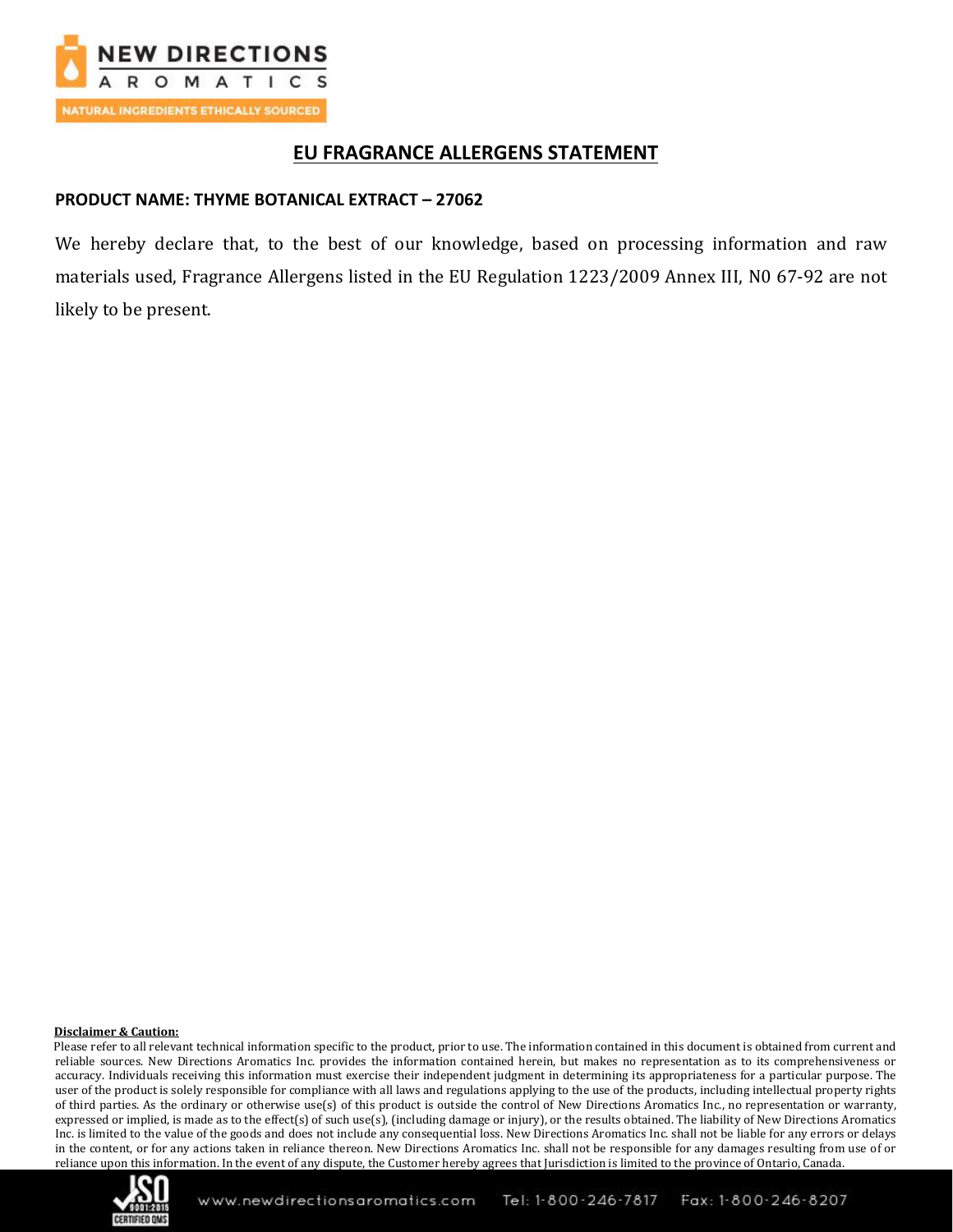

# **DECLARATION OF BOVINE SPONGIFORM ENCEPHALOPATHY (BSE)/ TRANSMISSIBLE SPONGIFORM ENCEPHALOPATHY (TSE)**

### **PRODUCT NAME: THYME BOTANICAL EXTRACT – 27062**

We hereby confirm that, to the best of our knowledge, this product is free of BSE/TSE.

#### **Disclaimer & Caution:**

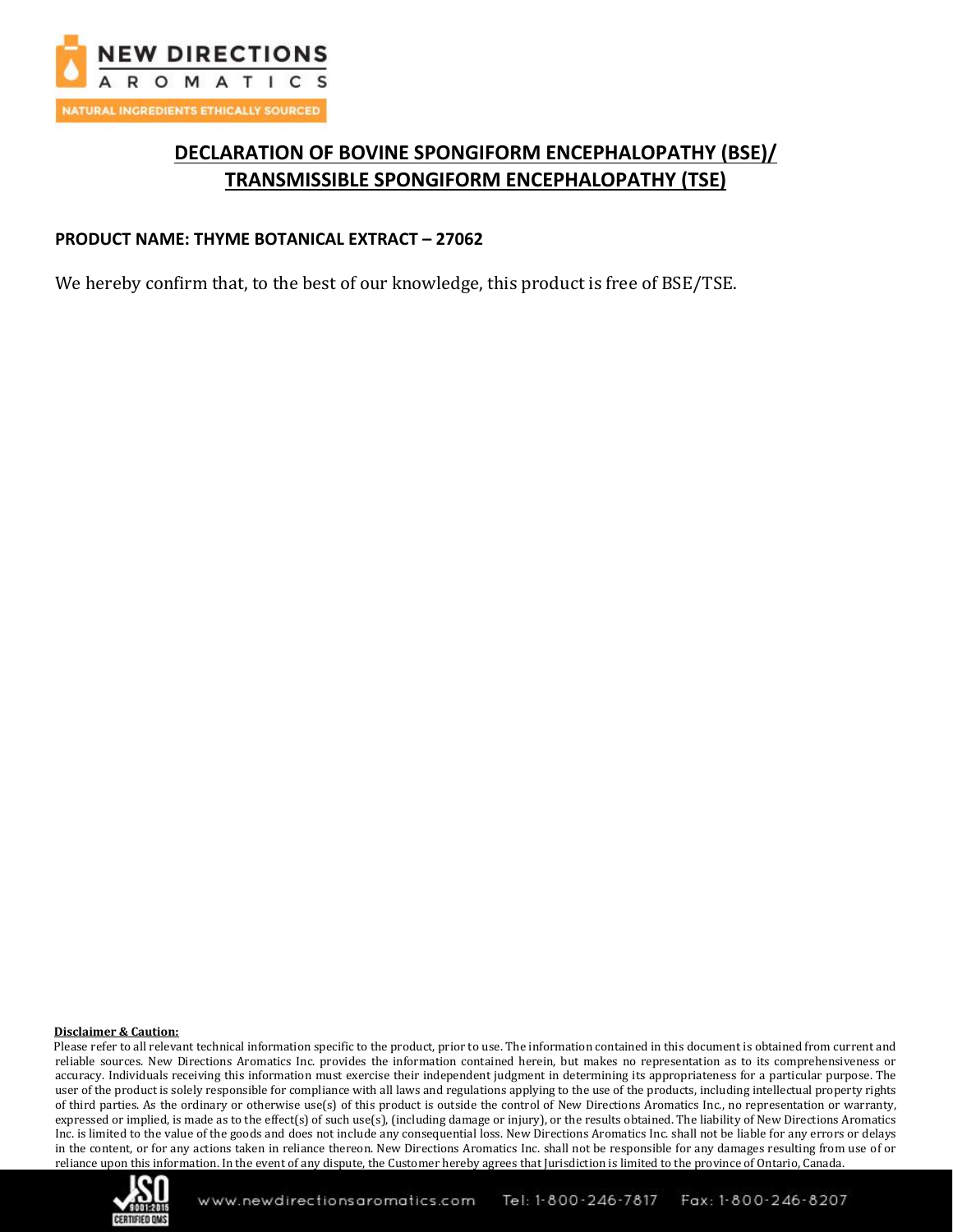

# **CRUELTY-FREE STATEMENT**

### **PRODUCT NAME: THYME BOTANICAL EXTRACT – 27062**

We hereby declare that, to the best of our knowledge, this product has not been tested on animals.

#### **Disclaimer & Caution:**

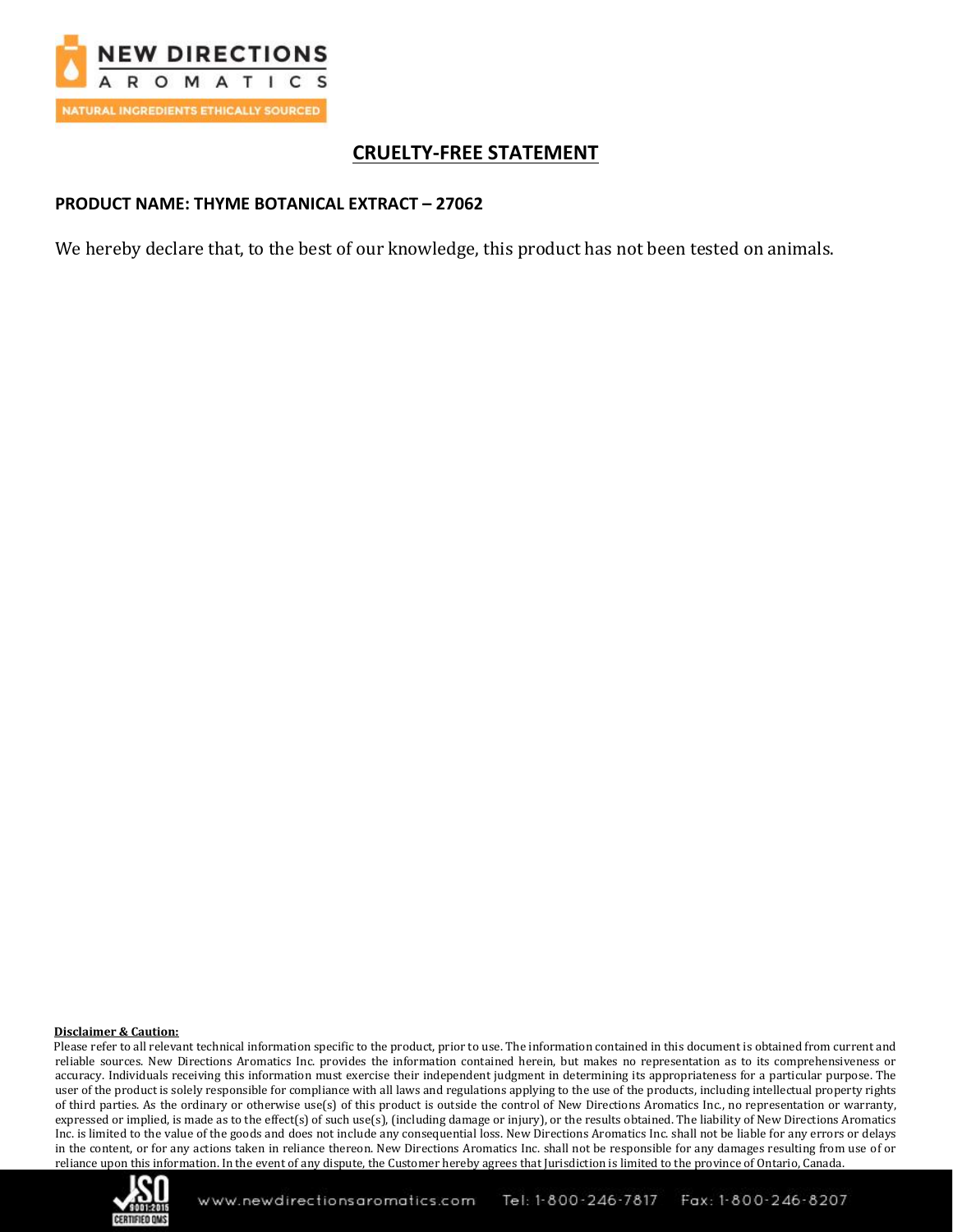

# **KOSHER STATEMENT**

### **PRODUCT NAME: THYME BOTANICAL EXTRACT – 27062**

We hereby confirm that this product has been certified to Kosher standards.

#### **Disclaimer & Caution:**

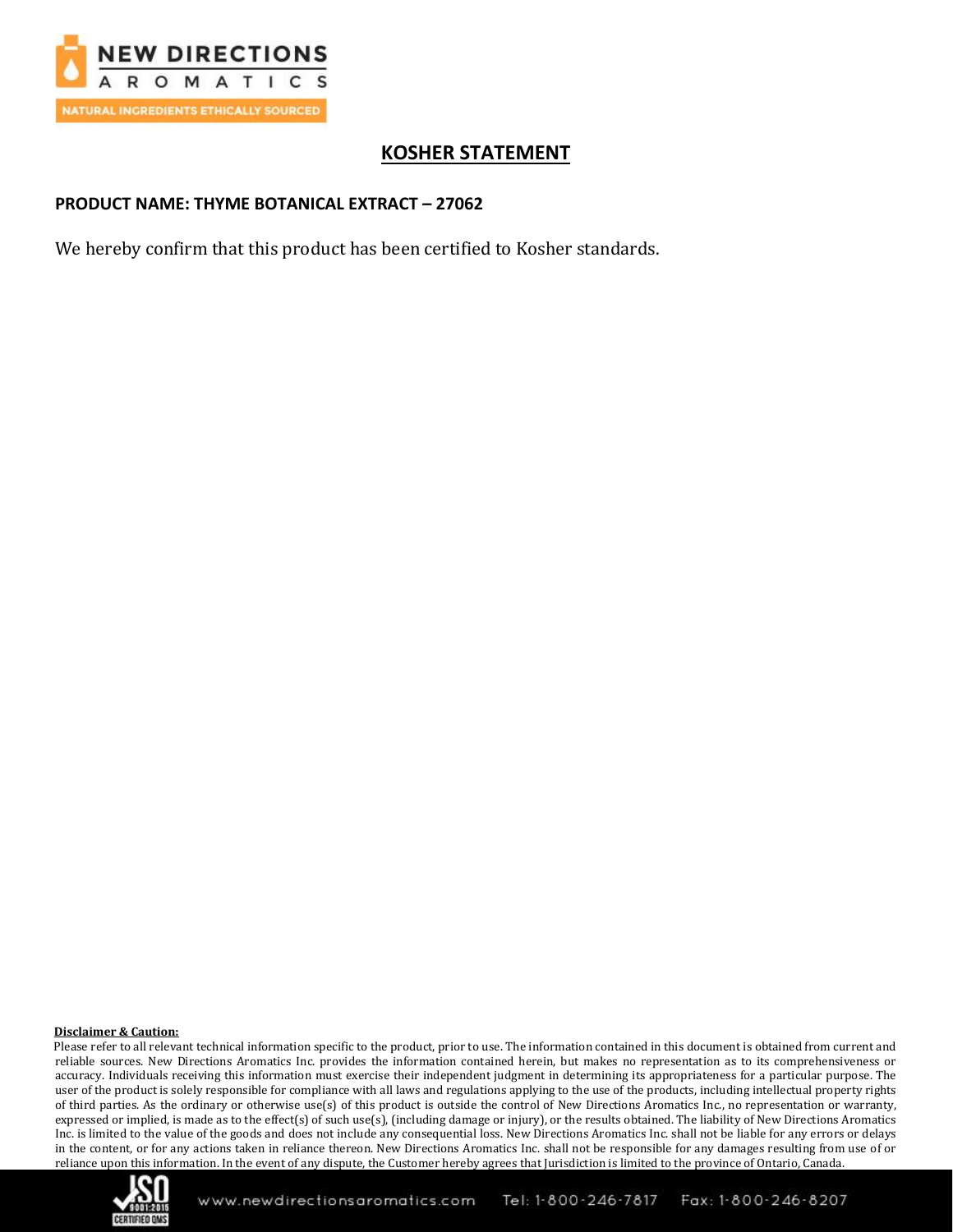

# **VEGAN STATEMENT**

### **PRODUCT NAME: THYME BOTANICAL EXTRACT – 27062**

We hereby confirm that this product has been certified to Vegan standards.

#### **Disclaimer & Caution:**

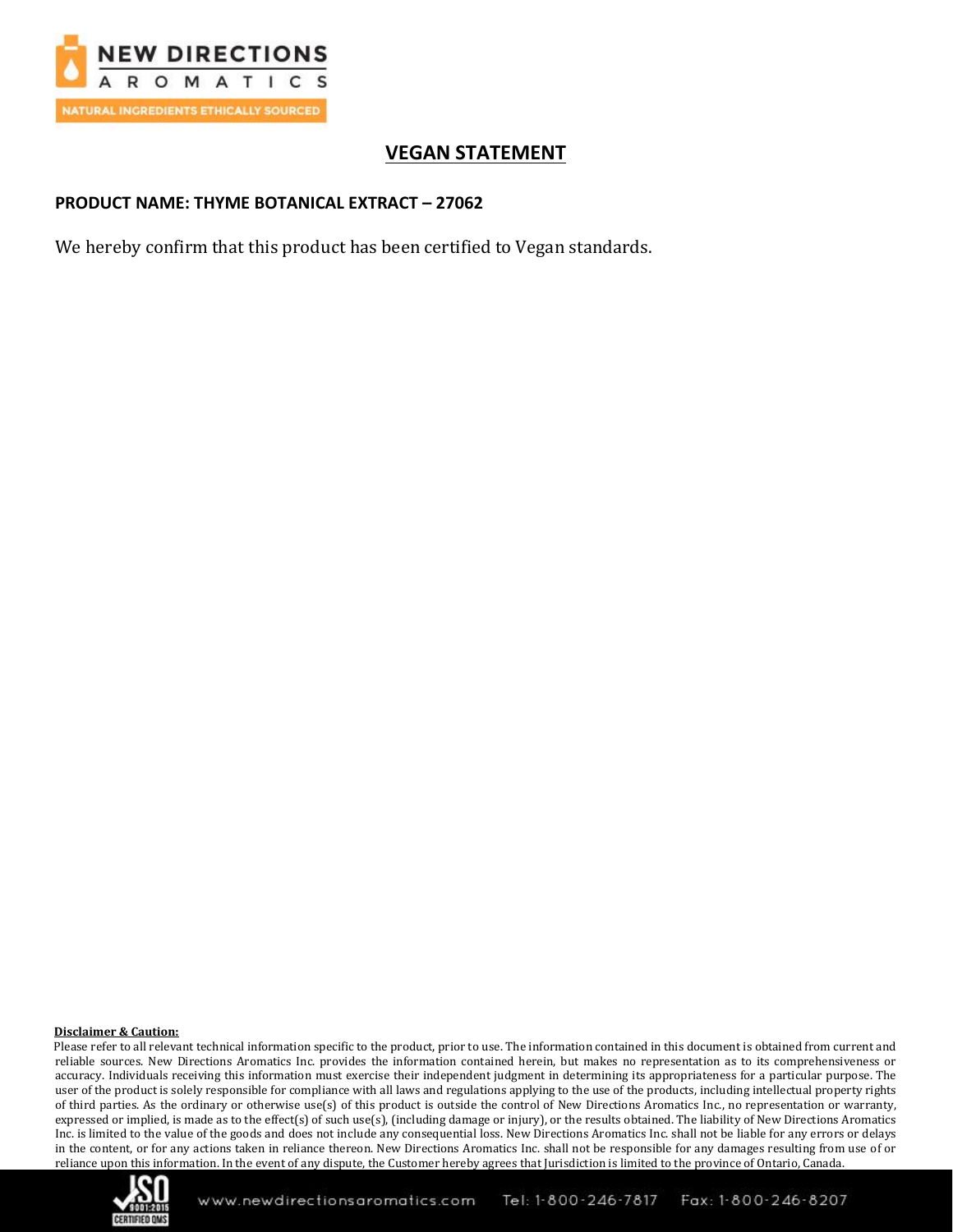

# **CALIFORNIA PROPOSITION 65 STATEMENT**

### **PRODUCT NAME: THYME BOTANICAL EXTRACT – 27062**

We hereby declare that, to the best of our knowledge, this product does not contain any chemical or substance(s) listed on California's Proposition 65.

#### **Disclaimer & Caution:**